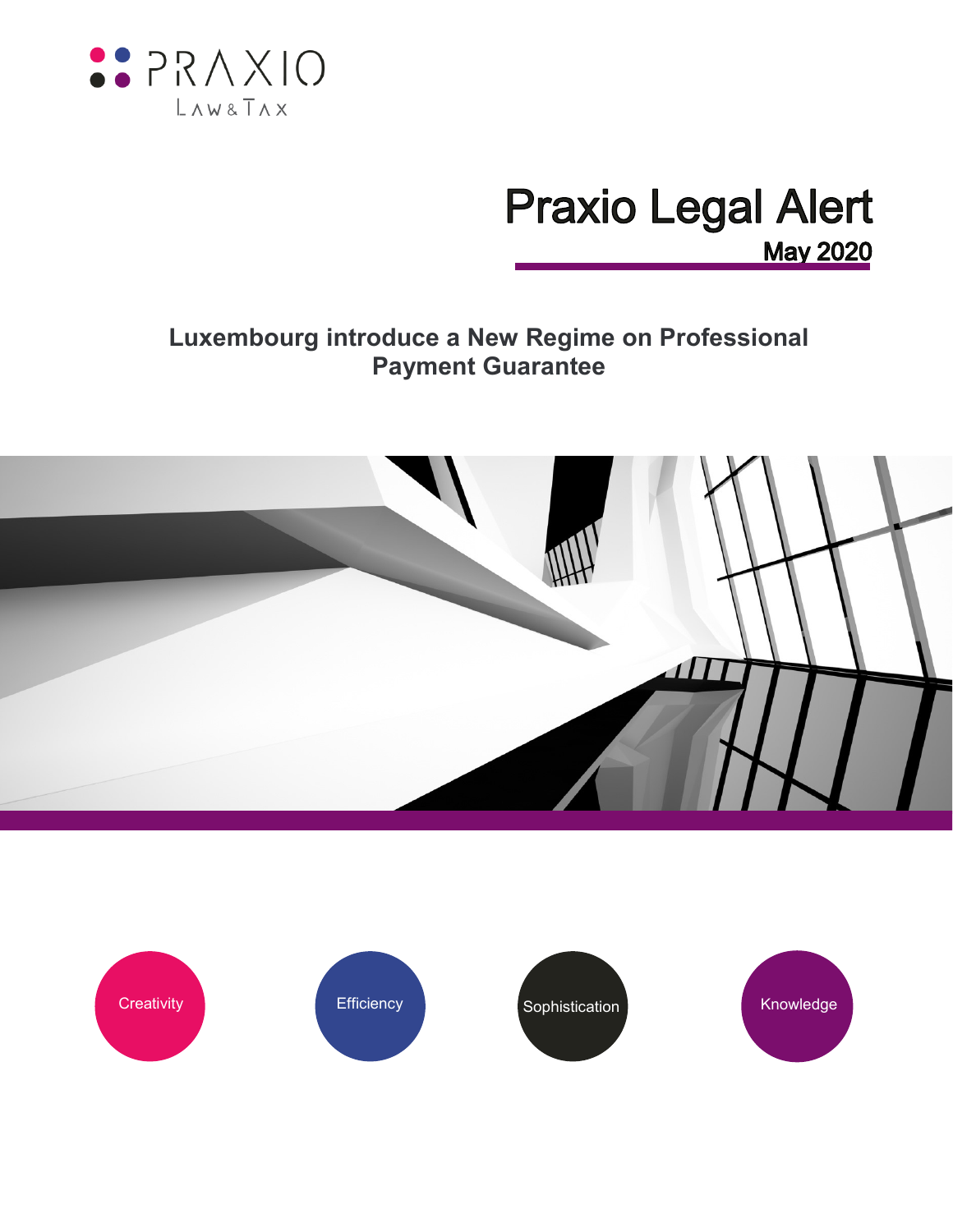

## **Summary**

On 22 April 2020, the Luxembourg government submited a new bill N°7567 to the Parliament aiming at introducing a new regime with respect to the granting of personal guarantees in a professional context (the "**Bill**"). The Bill is being expedited through the fast-track parliamentary procedure in the framework of the Covid-19 pandemy.

#### **Overview**

The Bill aims at introducing a special regime for personal guarantees (*sûretés personelles*) granted for professional purpose. The main objective is to give a broader role to contractual freedom in the field of personal guarantees while preserving legal certainty as the law of 5 August 2005 (as amended) on financial collateral arrangements (the "**Financial Collateral Law**") did in the field of the security interests used in financial transactions.

In Luxembourg law, the traditional alternative between a suretyship (*cautionnement*), governed by Articles 2011 ff. of the Civil Code, and an autonomous guarantee (*garantie autonome*), recognized by the practice, suffers from inherent limits in terms of structuring possibilities.

The independant guarantee and suretyship are not able to meet all the needs of the practice, especially in the context of sophisticated financial transactions where the re-characterisation of the instrument used is often a question. The Bill shall therefore be welcomed by the Luxembourg practionners.

#### **Conditions of the guarantee**

Pursuant to the Bill, in order to benefit from the new type of guarantee, the following cumulative conditions should be met:

- $\triangleright$  An express reference must be made to the upcoming law;
- $\triangleright$  The guarantee shall be evidenced in writing either in electronic form or under any other durable form; and
- $\triangleright$  The guarantor must be a legal person.

## **Contractual freedom and legal certainty**

- $\triangleright$  The terms and conditions of the guarantee, in particular the modalities of the payment obligation of the guarantor can be freely determined by the parties including the accessory nature of the guarantee without the traditional risk of re-characterisation of the guarantee as a suretyship sureties (*cautionnement*);
- $\triangleright$  The parties can expressly refer to the claims or risks guaranteed for the determination of the amount, of the terms and the duration of the guarantee;
- $\triangleright$  The parties can freely determine the events giving right to the call of the guarantee, meaning that the guarantee can be called/enforced even in the absence of defaults in the performance of the guaranteed claims or occurrence of the guaranteed risks;
- $\triangleright$  The quarantee can cover present, future or even contingent claims and the risks associated with them, whether determinable or not; and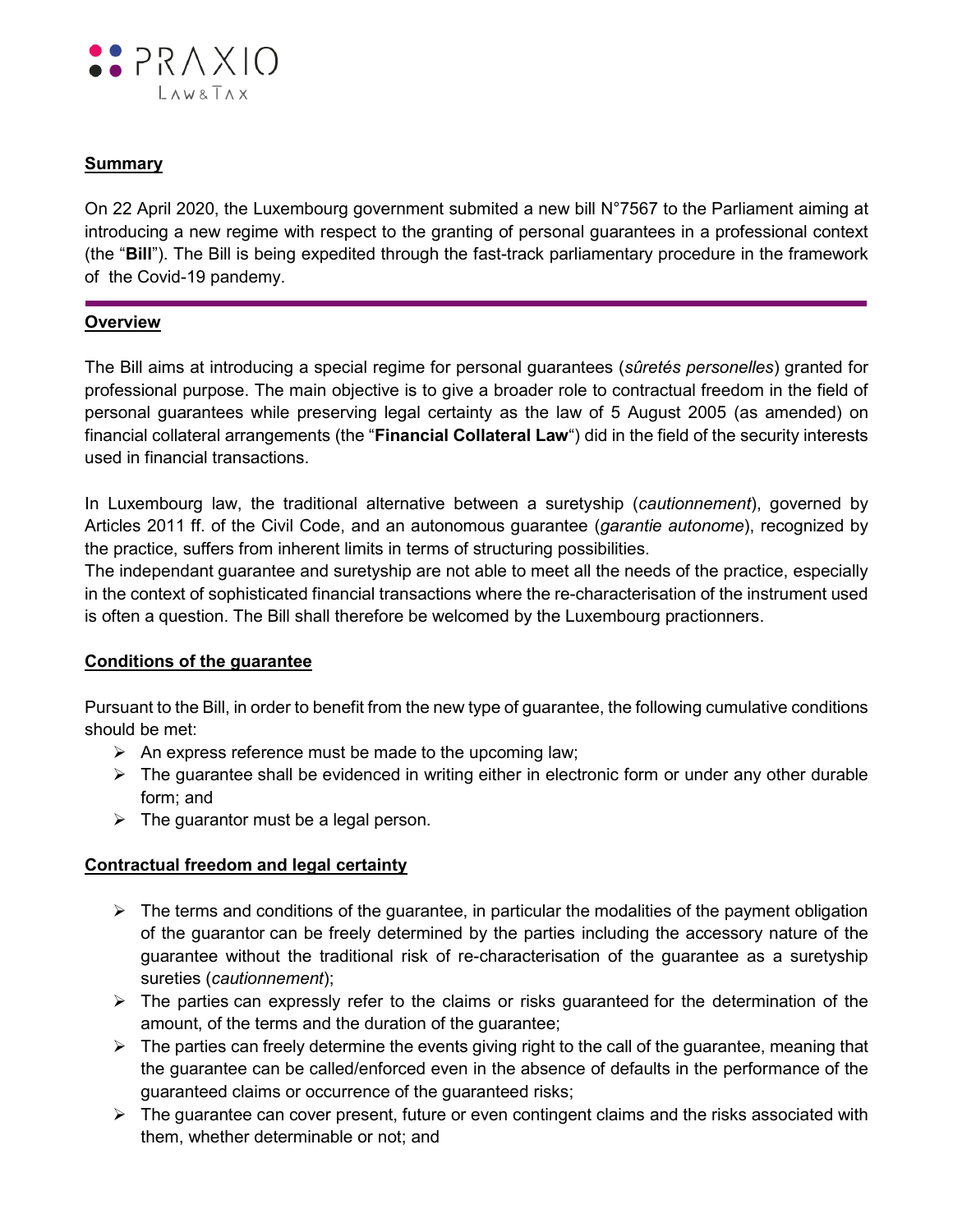

- $\triangleright$  Similarly to collaterals covered by the Financial Collateral Law, the guarantee may be provided in favour of (i) a person acting for the account of the beneficiaries of the guarantee, (ii) a fiduciary or (iii) a trustee, to secure the claims of third-party beneficiaries, present or future, provided that such third-party beneficiaries are determined or determinable. Without prejudice to their duties towards the third-party beneficiaries of the financial collateral arrangements, said persons enjoy the same rights as those granted to direct beneficiaries of the guarantee.
- $\triangleright$  The Bill also confirms, in line with the Financial Collateral Law, the immune nature of the guarantee in case the principal obligation is affected by insolvency measures or other measure that would be affecting creditors rights generally.

The additional legal certainty avoiding the risk of qualification of the personal guarantee as a suretyship, combined with contract freedom will make this new Luxembourg tool very useful in cross-border financing and capital market transactions.